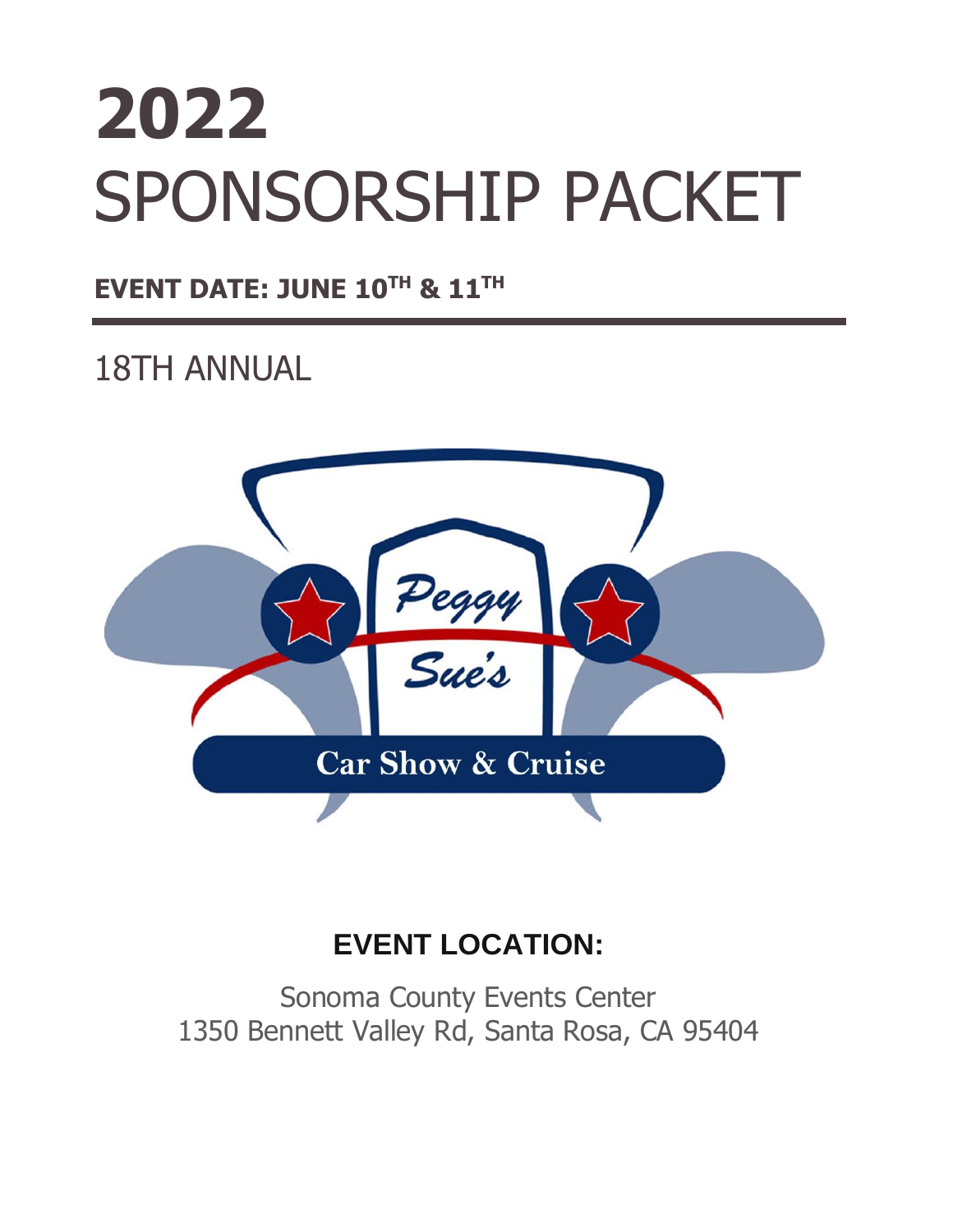

**We are excited to announce the dates of one of Sonoma County's most beloved events, the Peggy Sue Car Show & Cruise. This year's event will be held at the Sonoma County Fairgrounds in Santa Rosa Ca. on June 10th and 11th This year's festivities will include on Friday, June 10th packet pick-up for registered cars. On Saturday, June 11th at 9am the 18th Annual Peggy Sue Car Show will begin. We are expecting to have over 800 cars this year. There will be live music, food, alcohol, and awards for cars. This will be followed by the classic cruise in Downtown Santa Rosa from 5:30pm-8:30pm. All cars will enter the car show from 4th St and Brookwood.**

**Please consider becoming a sponsor in this classic Sonoma County event. For further details or to discuss sponsorship levels or how your company can participate please feel free to contact:**

**Alton Ferrin Peggy Sue Car Show 707-486-3370 [PeggySueCarShow@gmail.com](mailto:PeggySueCarShow@gmail.com)**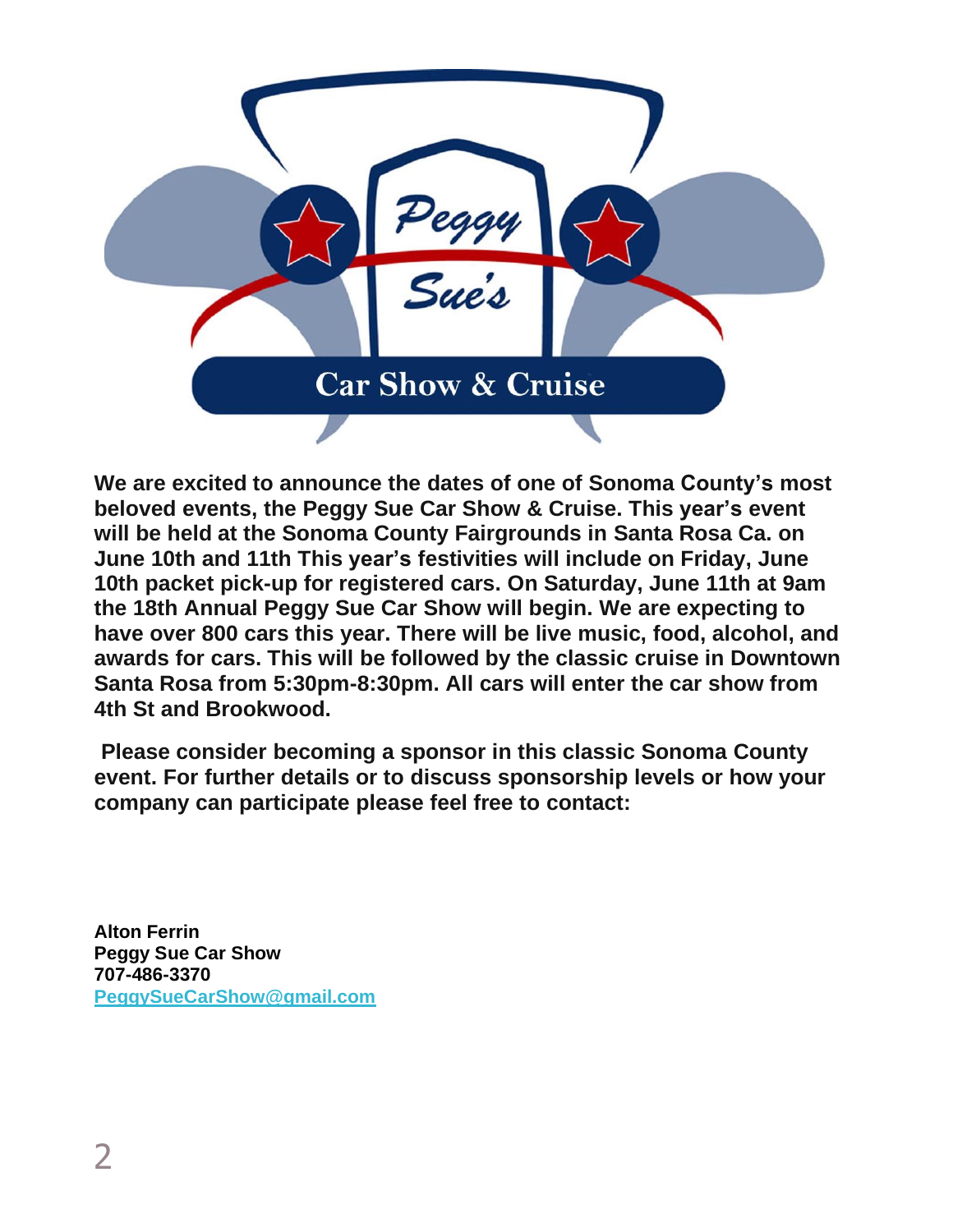## Peggy Sue's All-American Cruise

## Sponsorship Form **June 11, 2022**

| <b>Booth</b> | Car<br><b>Entry</b> | <b>Banner</b> | Website<br>Logo | Goodie<br>bag<br><b>Flyer</b> | Radio | <b>Naming</b> | Investment |
|--------------|---------------------|---------------|-----------------|-------------------------------|-------|---------------|------------|
| X            | X                   | X             | $\sf X$         | X                             | X     | X             | \$15,000   |
| X            | X                   | X             | X               | X                             | X     |               | \$10,000   |
| X            | X                   | X             | X               | X                             |       |               | \$5,000    |
| X            | X                   | X             | X               |                               |       |               | \$2,500    |
| X            |                     |               |                 | X                             |       |               | \$500      |
| X            |                     |               |                 |                               |       |               | \$300      |
|              |                     |               |                 |                               |       |               | $*n$       |

\*Please be sure to return this form with payment to secure your sponsorship\*

#### **Will have a 10x10 booth at the car show on Saturday? Y/N**